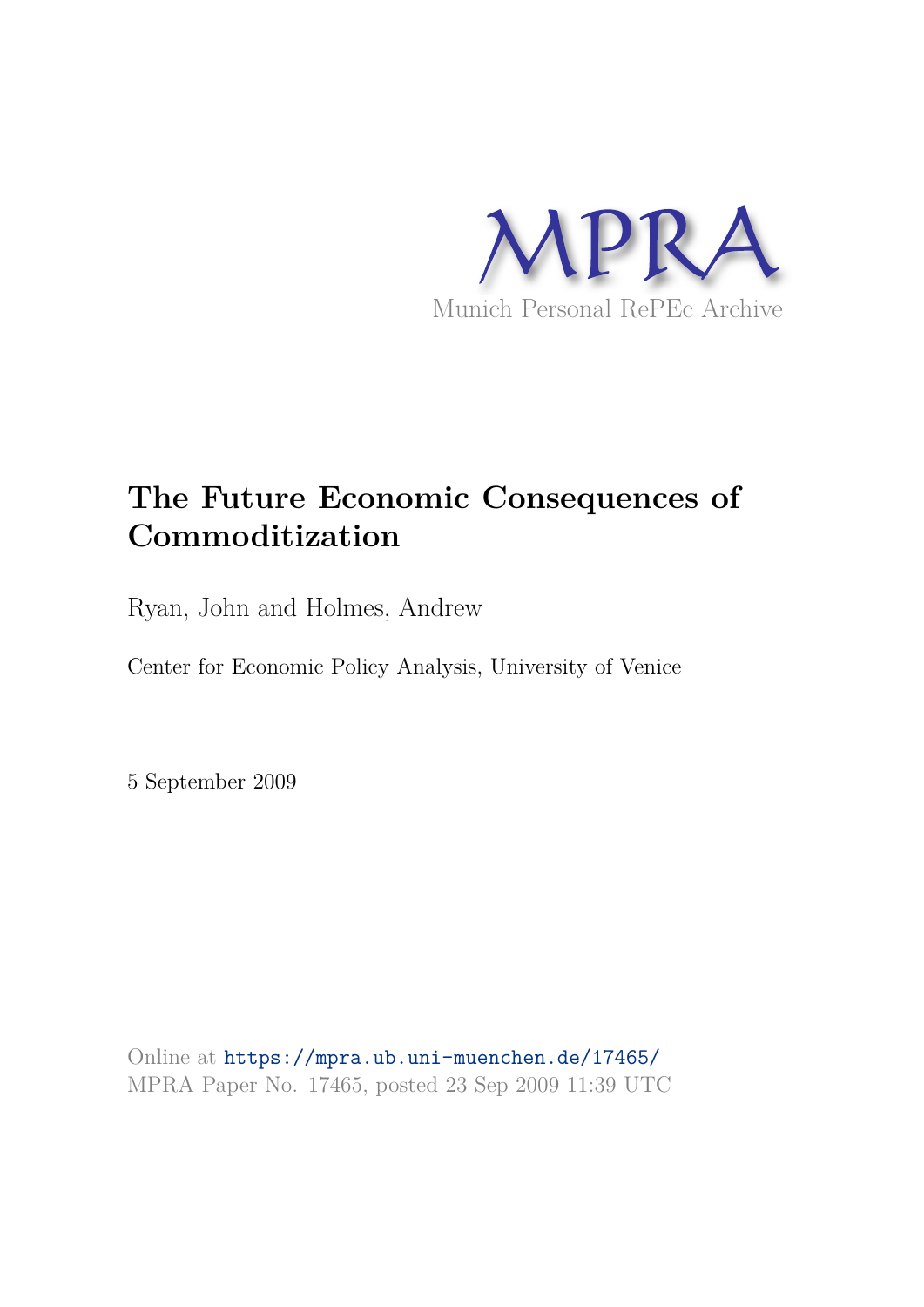## **The Future Economic Consequences of Commoditization**

### A**ndrew Holmes, Partner, Paricint and Professor John Ryan, Center for Economic Policy Analysis, Venice**

#### **Abstract**

Predicting the future is an imprecise science, and something that should always be carried out carefully and the results should be taken with a pinch of salt. That said it is sensible to assume that most of the drivers of commoditization are likely to remain in force for the foreseeable future. Unlike the futurologists who attempt to predict how society and technology will change over the next fifty years, we are only going to look a few years ahead, which is a more sensible time horizon. History is not always a good predictor of the future, but in the case of commoditization we think it is. It is clear that when we look back in time we can see how the process of commoditization has subsumed great tranches of industry, eliminated significant numbers of manual labourers and increased the general efficiency and effectiveness of society. In many respects we could argue that it was important to the advancement of the industrialised economies of the West. In projecting forward from this point, we should expect commoditization to continue to expand its footprint into areas which we currently think are outside of the realms of possibility. After all, no one would have expected the IT industry to have become so commoditized when it first emerged during the 1940s. And in the same way that white collar workers were caught out when they believed they were immune from the initial waves of downsizing and offshoring that affected the manufacturing sector, others at the mid- and high-end of the workforce may also be caught out sometime in the future. And as commoditization continues to advance it will touch on many more peoples' lives and livelihoods.

#### **Keywords**

Commoditization, Offshoring, Talent, Technology, Competition, Inequality **JEL Codes**  A10, D21, D23, D24, D40, F02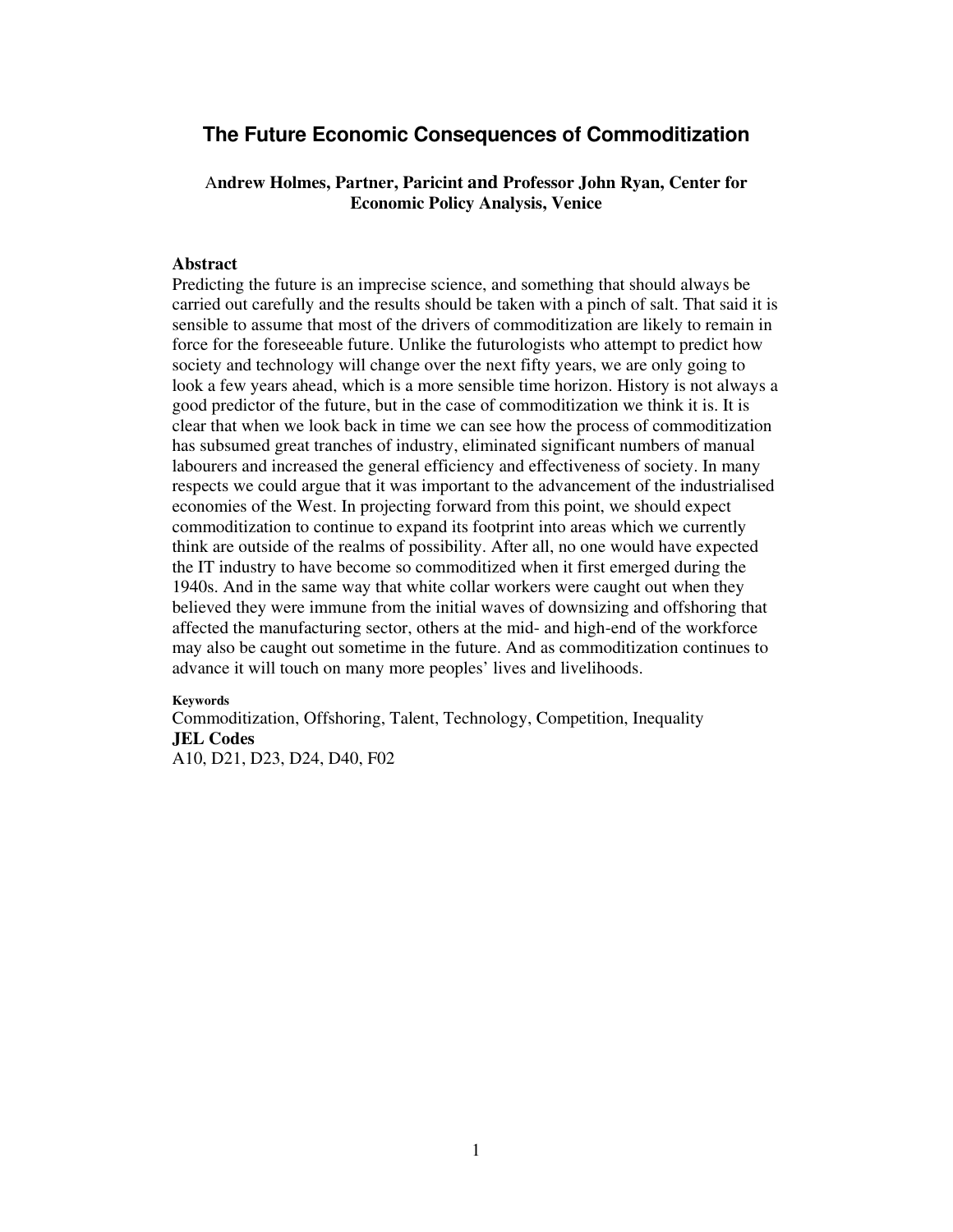#### **Technology – squeezing work at every level**

Although it might take time before high-end work is fully commoditized, the same cannot be said of the mid and low end activities of the workplace. In fact we should expect the routine work undertaken by the average white collar worker to be squeezed out of existence, or reduced to the bare minimum required to ensure that people are on hand to deal with the occasional crisis. This process of commoditization is being driven by a combination of process standardization, improved interconnectivity between IT applications and the availability of a cheaper workforce overseas. Although standardising process and having a cheap and capable labour force are important, key to the changes we are witnessing is the capability of technology, as without effective and connected systems it would be almost impossible to move any work offshore or take advantage of the capabilities of workers from different geographies. The relationship between technology and the elimination and offshoring of work is also circular; as technologies improve through the intellectual efforts applied by those that develop and advance them, it becomes easier to move the location of that labour to other locations across the world, something not lost on the IT industry. Moreover, as technology improves it leads to a greater instability in the working environment and increases the level of uncertainty for both physical labour (as we witnessed in the Industrial Revolution and more recently with the manufacturing sector) and knowledge based labour (as we started to see in the 1990s and of course now)<sup>i</sup>.

Today it is possible for the transactional activities of an organization to be performed by technology and moved to outsource service providers and increasingly offshore. Over time the focus of technology will shift away from the most obvious targets associated with transactional activity to first the removal of process intensive activities and finally to the non-critical decision making activities which can be aided by effective data mining and business intelligence software (figure 1). The embedded intelligence within technology is creating smart systems that over time will become more efficient and cost effective in eliminating the low end activities which are narrowly defined such as customer support (queries, order processing etc.).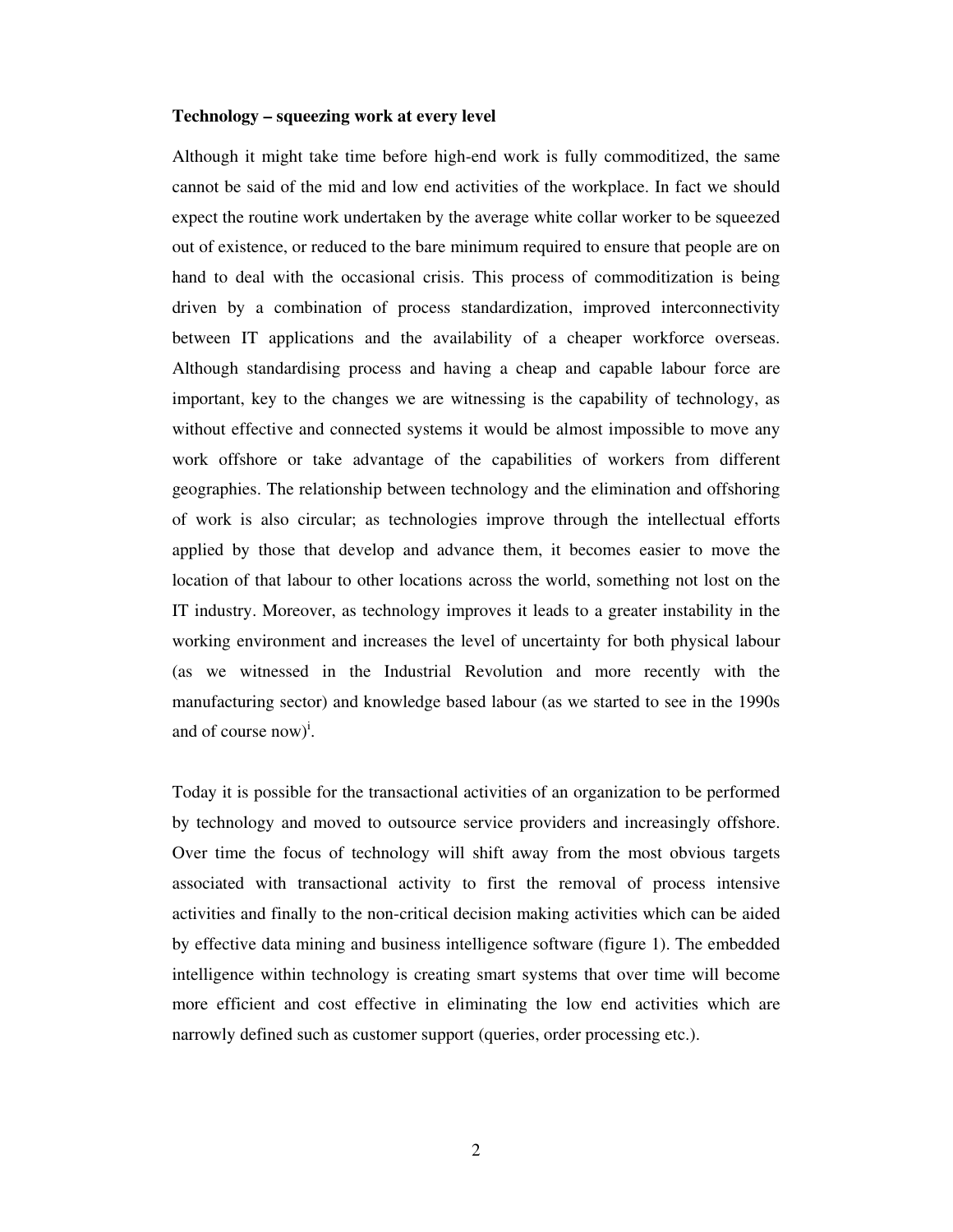The logical extension of the continued improvements in technology is for all labour to become a commodity. In the same way that blue collar labour has become commoditized and offshored, white collar work will become a commodity as organizations continually shift labour from country to country in order to exploit the differences in labour costs $i$ . The smarter technology becomes the higher up the food chain commoditization goes. And as long as we have scientists and technologists pushing the envelope of technology, this process will continue. For example in approximately five years from now, computers will be able to read and tag the news stories and information emanating from the myriad of newspapers and agencies across the globe. So what you might ask, but this is the same information that is currently used by the highly paid traders in the stock exchanges throughout the world and if this technology is as good as they believe it will be it could potentially make them obsolete, saving their employers literally billions in salaries, bonuses and share options. In a commoditized world, anyone whose job is defined by or involves a significant use of computers is at risk of downward mobility<sup>iii</sup>.



Figure 1 the shifting focus of technology

Where it will end is a question that is on an increasing number of workers' lips and surely there will be some work that can avoid the commoditization trap. Work which requires innovation and high intellect may be safe as removing this from the core of the organization may be a step too far. But this will not stop companies from attempting to reduce the reliance on expensive resources and eliminating the need for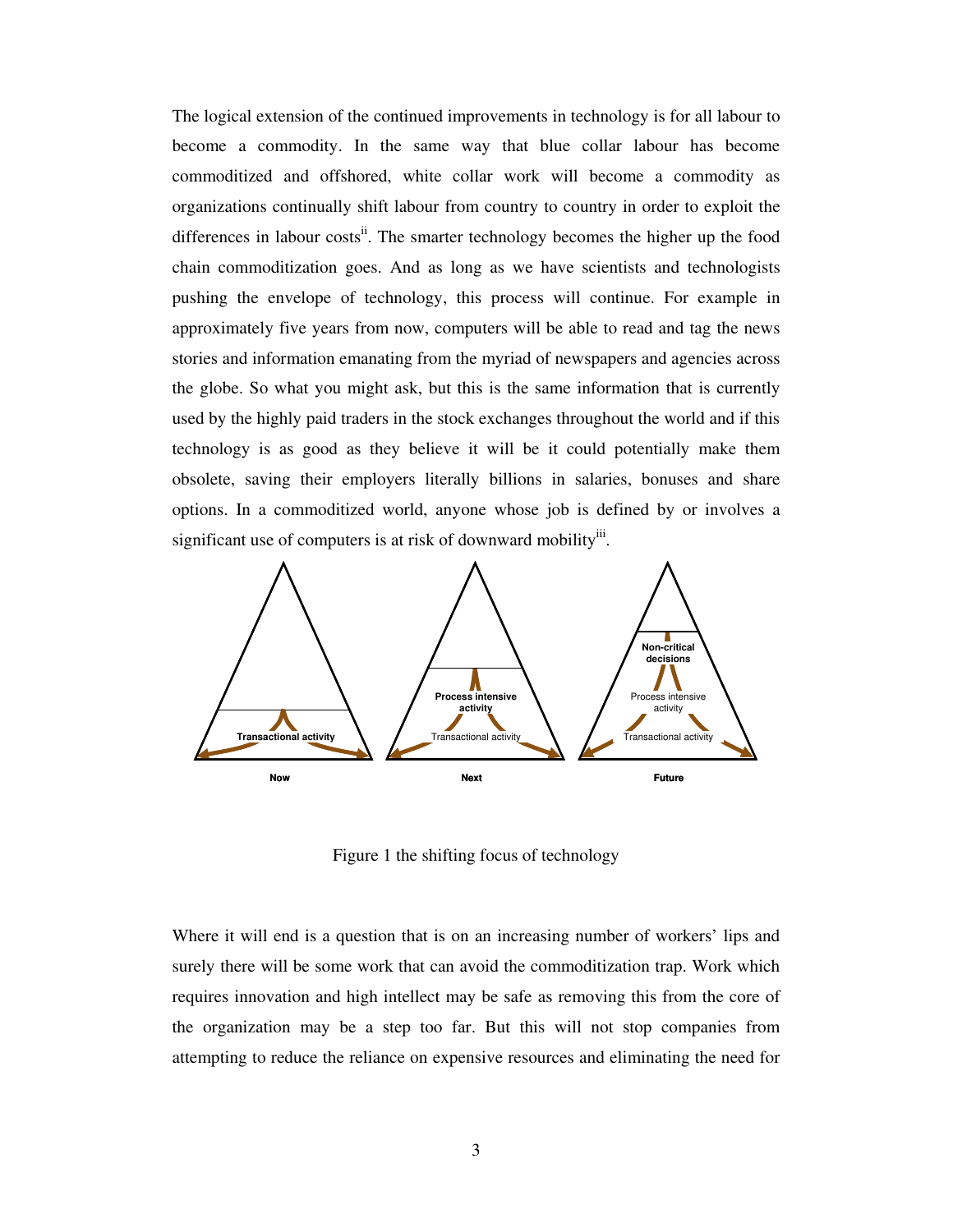human contact through the use of new technologies; it's inevitable in an increasingly commoditized economy.

#### **The extreme worker and the war for labour**

As time marches on, the local pools of talented staff on which organizations depend are expected to dry up because of the aging of the population and the constraints (political, as well as physical) imposed on immigrant labour. For those with the skills in demand the future is bright and it may not be long before we begin to see job auctions emerging in which the most talented in society open themselves up to the highest bidder<sup>iv</sup>. Indeed we are already witnessing the growth in the income share which is accruing to the top 0.1 per cent of workers. According to the OECD this reflects the effects of globalisation which is creating opportunities for a small elite cohort of workers<sup>v</sup>. Being the most talented will bring some very high rewards, which for some can mean calling the shots and enjoying a lifestyle that will be increasingly out of reach for the majority. But at a personal level such high incomes won't come cheaply. Extreme jobs in which employees are required to work exceptionally long hours whilst juggling immense and conflicting responsibilities in order to both justify their high incomes and to service their global clients may not be new. After all we all know of workaholics who will literally sacrifice their entire life for their career, but such jobs may well become the norm for those with talent who wish to stay on top of the career ladder.

Extreme jobs may entail 100 plus hour work weeks often spanning the weekends. We see this today within the investment banking community. Fresh-faced graduates enter their banking career by putting in 100 plus hour weeks for at least 24 months<sup>vi</sup>. The same is true of the legal profession, which continues to be associated with gruelling schedules, fairly dull work and little work life balance<sup>vii</sup>. Some of the reasons why we will see an increasing number of extreme jobs include<sup>viii</sup>:

• The intensification of competition. Over time the number of promotion opportunities for staff will diminish as hierarchies flatten the impact of mergers and acquisitions eliminate senior roles, as new workers (often immigrants) join the workforces who are willing to put in inhuman hours to get on and work is offshored to save costs.

The cult of the extreme. It can be very difficult for executives to demonstrate their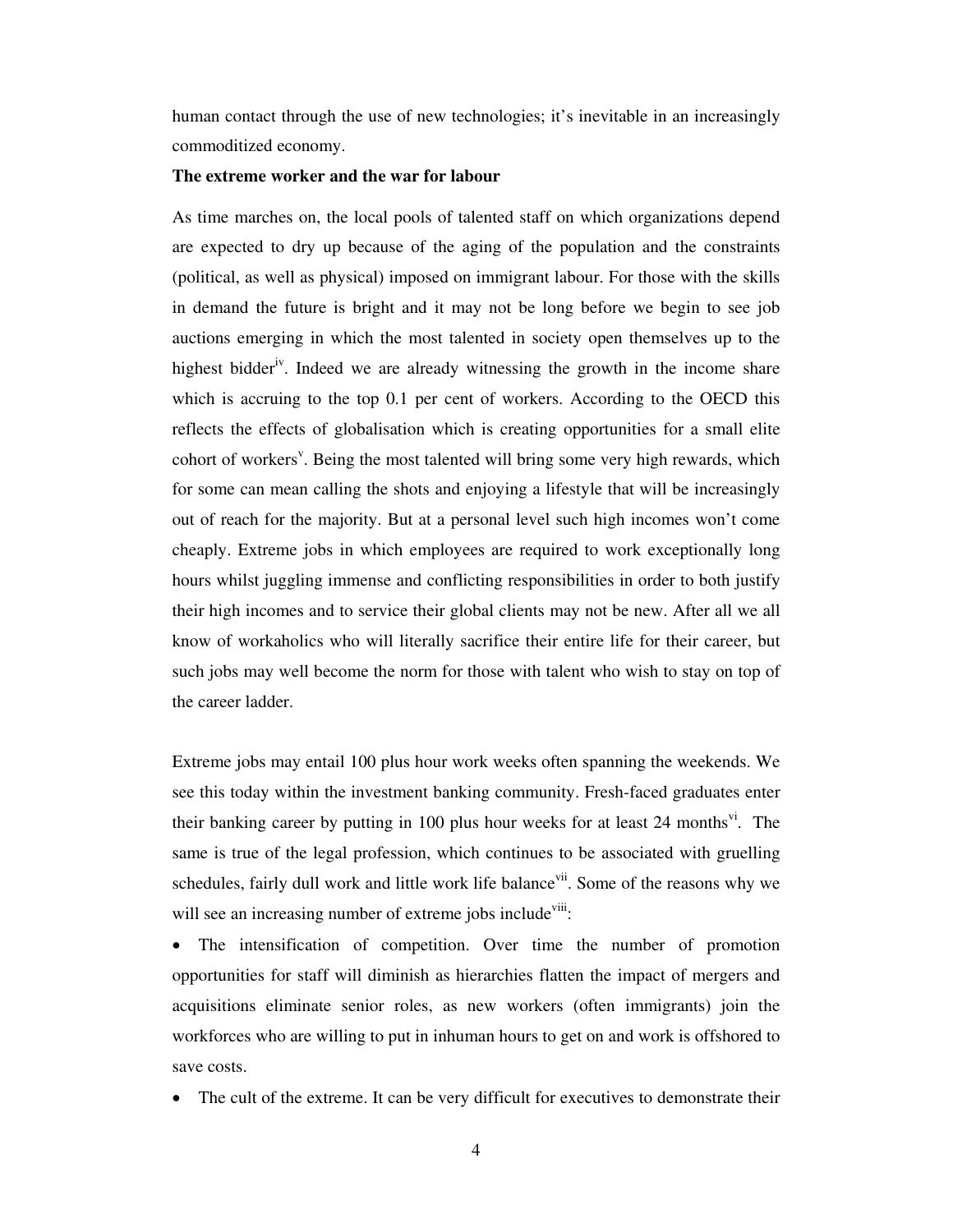worth to themselves or those around them without some outward evidence of their long hours, much of which remains invisible. So in order to increase the visibility of the sacrifice they make, the extreme worker is increasingly being equated to sports superstars; investment bankers will brag about the deal they have just pulled off against all the odds and at massive personal cost in the same way a base jumper will after they have completed a particularly dangerous leap.

• Technology is a significant factor in the intensification of work. Increased connectivity between client and service provider and boss and subordinate means that those in extreme positions will rarely escape the office. In fact they will become the office, always accessible no matter where they are or what time of day it is

• Work replacing home as the new social centre. The loss of social capital because of the increasing hours spent in the office means that, for many at the high-end of their professions, work will be their social life; it's where they build the majority of their relationships (albeit superficial and one-dimensional) and where the few friends (or perhaps acquaintances) they have reside. Many extreme professionals prefer to be at work than at home, where they feel alien and unneeded and generally unsettled.

The shift to knowledge work. In the past it was possible to down tools at the end of a shift and pick up your social life. In the modern corporate world which employs brains not brawn this is no longer the case. And unlike manual labour, knowledge work is never done because there is often no physical product at the end of it

• Globalization. The most successful organizations are those which can attract the best and brightest talent and very often these are the global players who have the necessary complexity required to keep the extreme worker focused, engaged and busy. Addressing the challenges presented by overseeing global operations spanning multiple time zones requires long hours and being on call for 24 hours a day; just what the extreme worker enjoys.

But there is a cost and this can be significant, as a recent survey of extreme workers by the Centre for Work-Life Policy found. The survey found that 45 per cent of executives were extreme workers putting in more than 60 hours a week and meeting five other criteria which included being on call 24 hours a day, facing demands from several time zones and meeting ever more demanding deadlines. Extreme work takes its toll on workers' health, relationships, marriages and many other aspects of their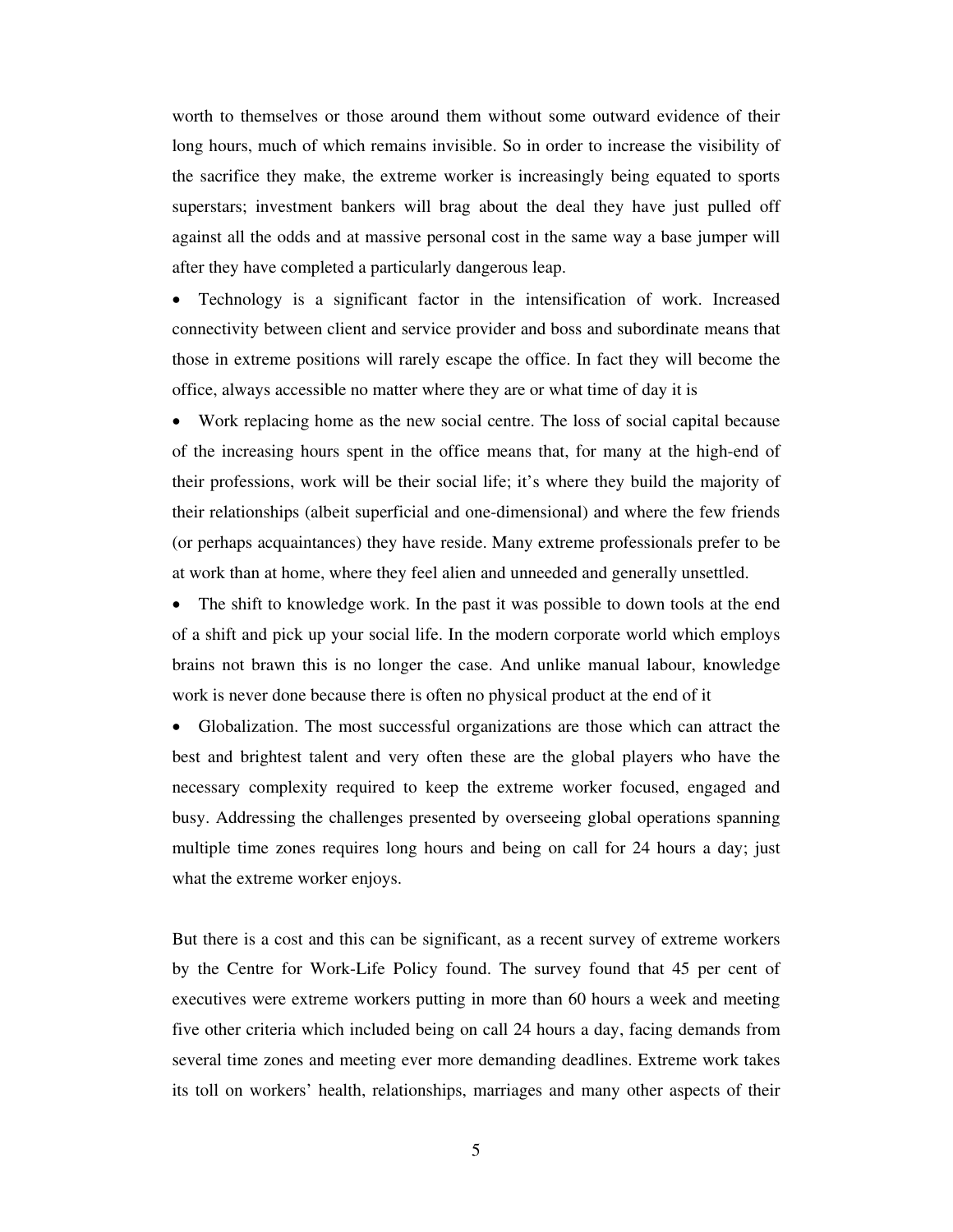non-working lives. Issues such as lack of sleep, burnout, depression, lack of exercise, alcohol and substance abuse and marriage breakdown are increasingly common amongst this cohort of the working population<sup>ix</sup>.

However, there is more to staffing than just talent. And despite the current focus on the war for talent, which is of course critical, what is missing is a similar emphasis on those workers who are required to perform the more routine duties and who very often are expected to act as the interface between the business and the customer. As the impact of commoditization reaches deeper into the rank and file of the white collar worker, more and more people will be expected to undertake less demanding and interesting roles. The problem with this is that if the work isn't interesting there is little to keep the employee engaged in the company or its strategies apart from a pay cheque which may be somewhat stagnant and may even be reducing in real terms.

The possibility of an unfulfilling working life as part of the many living dead frequenting the workplace is very real and we should all take David Bolchover's view of office existence very seriously<sup>x</sup>. When this happens, staff turnover and absenteeism will undoubtedly increase and levels of motivation and commitment decrease as the swelling ranks of the underemployed lose their work ethic. The problem of course is that this will impact the bottom line, as employees lose their focus on what's important to the organization and what matters to the customer. Therefore it may become difficult to maintain service levels and institutional knowledge. Such problems already beset call centres and the low end service economy jobs, where staff will move to another employer at the drop of the hat especially if it involves more money. They will also be off sick more often and have a poorer attitude to work than their extreme worker colleagues. Instead of working at the top of Maslow's needs hierarchy they work towards the bottom, where the basic needs take on a greater significance. With work holding little or no interest and employers focused on their most talented these workers will move to whoever will pay them the most. Loyalty is lost and the ability to maintain a cohesive and high performing organization becomes increasingly difficult. Organizations that fail to look after their low level employees will lose ground to those that do. What is needed is a renewed interest in these employees and although they may not have the same opportunities as the most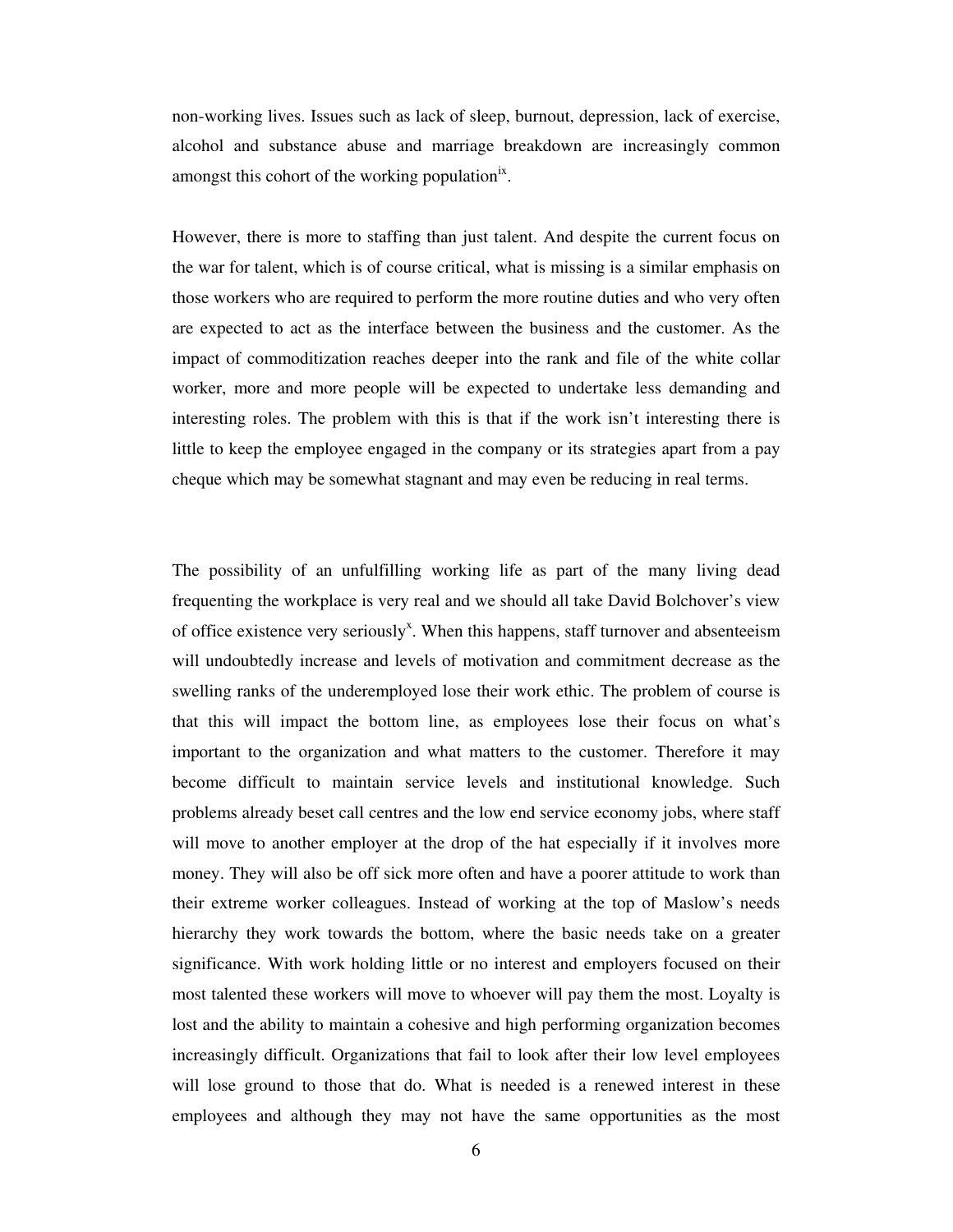talented, they still need to be looked after, challenged, led and motivated. The emergence of a labour war is something to guard against and with an appropriate focus on all employees, not just the cream of the crop, organizations will be able to address the challenges commoditization presents more effectively.

#### **Increasing income inequality and its effects**

Work and the workplace have always been unequal. No matter what the pundits, Human Resources or academics might say about meritocracies they rarely exist in their pure form. Whenever an organization is stripped bare, unless it is within government, you will find significant variations in what employees are paid even within the same grade or job role. We are already seeing the highly educated workers pulling further and further ahead and the less educated falling further and further behind, but this hides the true fact that it is only the top ten per cent of the employment pool who are truly excelling and enjoying significant wage gains.

It is clear that income inequality is both rising between skilled workers as much as between the skilled and unskilled cohorts of the workplace<sup>xi</sup>. Indeed, inequality is even increasing between those knowledge workers with similar skills and capabilities. As we move towards a high-skill, low wage economy the process through which this happens will not be uniform in that those who find themselves in senior positions and who are able sell their knowledge and insights to global businesses will be highly rewarded, even when those with the same expertise come under the wage pressures familiar with the lower end of the service economy<sup>xii</sup>. So whilst many knowledge workers will prosper, many will not. But before we look at impact that such income inequalities have on people and particularly their health, it is worth reiterating why income inequality is likely to increase over the coming years. Stagnating salaries and real drops in income (downward mobility) are very real and are already affecting an increasing number of white collar and professional employees. Companies in response to the threat of commoditization and increased competition are hollowing out as they routinise work and then eliminate it using a combination of technology, outsourcing and offshoring. This trend will undoubtedly continue and as it does so the incomes of those who undertake such work will drop either because the role no longer offers a premium salary (because it requires less skill, is less complex and has been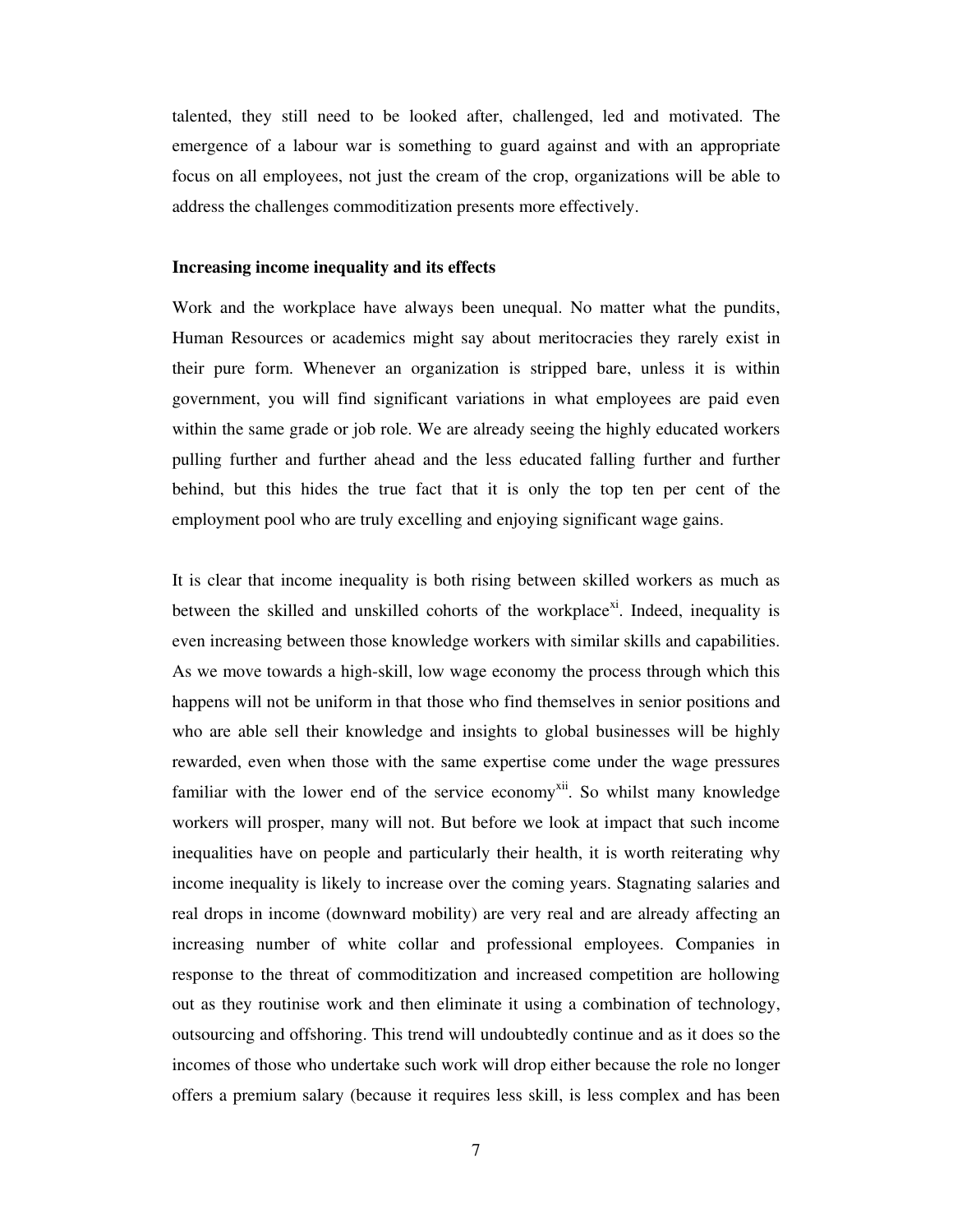suitably codified to allow others with less knowledge and expertise to perform the work instead) or because they are forced further down the service economy's hierarchy as the good jobs dry up. Increasingly it will be the middle classes who share the economic pain and a few, perhaps no more than 20 per cent of the workforce will continue their upwardly mobile path<sup>xiii</sup>. As most of the safety nets disappear the future of today's and tomorrow's workers will become increasingly precarious. The other problem that the well educated professional classes have to contend with is the fact that many of the skills they need to excel in today's workplace are increasingly risky investments. Although necessary and often costly to develop they can become obsolete almost overnight as the economy and the job families on which it depends shifts leaving those with outdated skills with few opportunities for applying them elsewhere<sup>xiv</sup>.

As income distribution bifurcates between the minority who are highly paid and the majority who are not, the impacts of inequality will be more widely felt and especially amongst today's middle and professional classes. What is also interesting about income inequality is that in those countries where it is higher, there tends to be longer working hours $x^y$ . One can only guess this is to make up for lost ground, or to show the boss that you are truly committed to your job. The other point to make here is that growth in countries with high income inequality is slower than in those with lower levels of income inequality<sup>xvi</sup>. So even from a simple economic standpoint such variations in income seem to inhibit not accelerate economic growth.

The collapse of the communist regime is a prime example of how an increase in economic individualism not only leads to a widening of income differences but also a rise in the wider problems of society, such as crime, illness and social exclusion. It should come as no surprise that we are already seeing some of these impacts as the early effects of commoditization begin to play out across the industrialised economies of the West. Of course, such changes are not only affecting the West as some of these effects are now being visited on the growing economies of India and China where the gap between the highly paid and the average worker widen. Many amongst the middle and professional classes of the West are finding it difficult to stand still, let alone improve their lot in life and a significant minority have been borrowing against the value of their real estate in an attempt to maintain their lifestyles. Over time we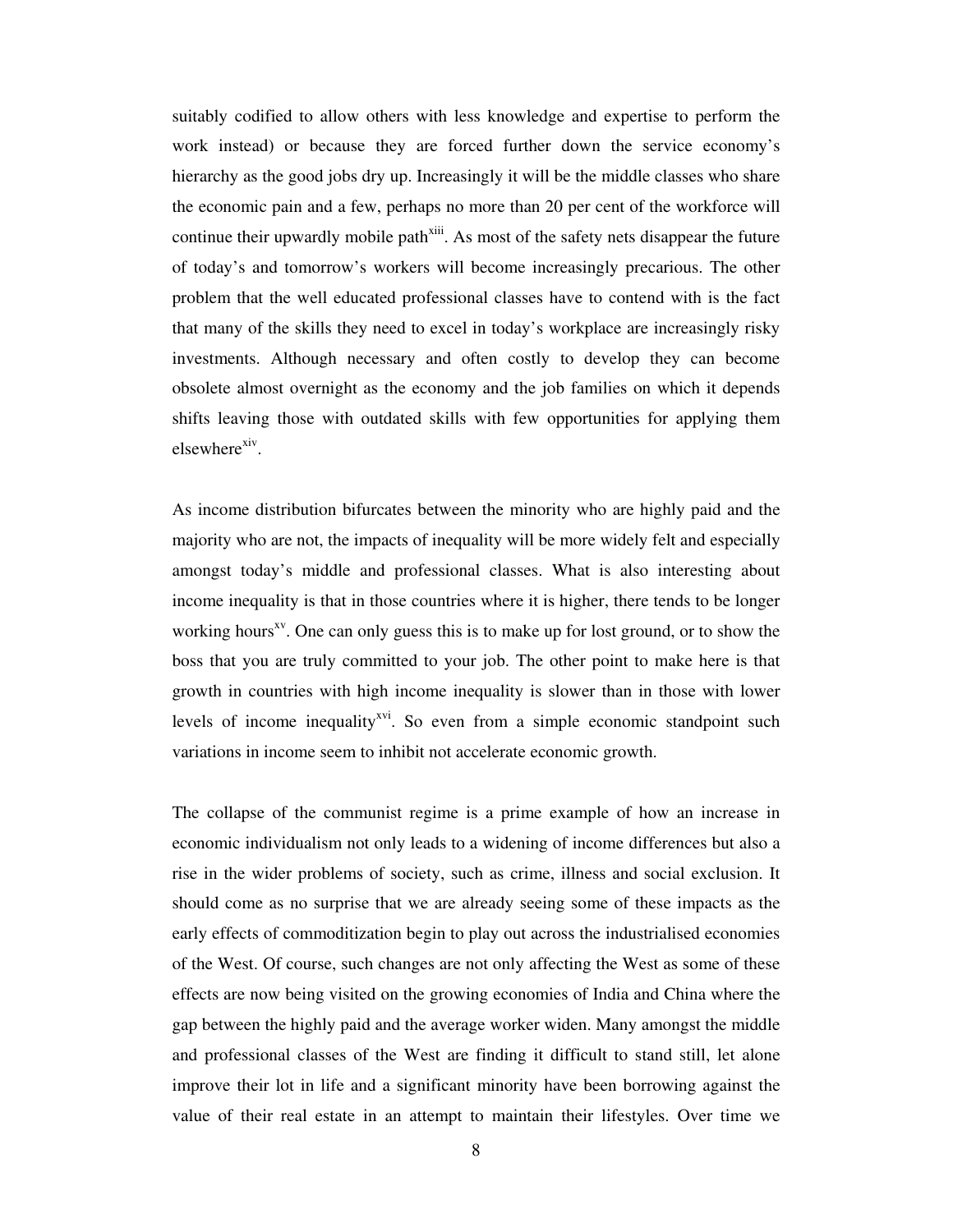should expect these problems to increase as the winner takes all meets the loser gets none economy. The question is of course, what to do about it. These are macro issues which require national interventions, but in a market economy, governments do not have the appetite to address the problems of those further down the income scale. And because such people lack the skills needed in the workplace they can be easily abused and pushed around; over time a greater number will opt out of the economy and society altogether because they see no future ahead of them. This is especially the case amongst the young. For example, in the United Kingdom there are currently 1.24 million people aged between 15 and 24 who are neither in education, work or a training scheme, a 15 per cent increase since 1997. This sets up a cycle of deprivation that can be near impossible to escape from<sup>xvii</sup>. Furthermore it is not only those at the bottom of the income scale who will suffer (as they do now), but it will be large numbers of the middle classes who will be finding themselves gradually pushed towards the edges of the economy as their lives become more uncertain and insecure. Unfortunately, the sad truth is that insecure workers tend to under invest in their skills, are more reluctant to change jobs and try to minimise their sense of job commitment to insulate themselves from the psychological loss when the work dries up<sup>xviii</sup> which further compounds the problems of inequality.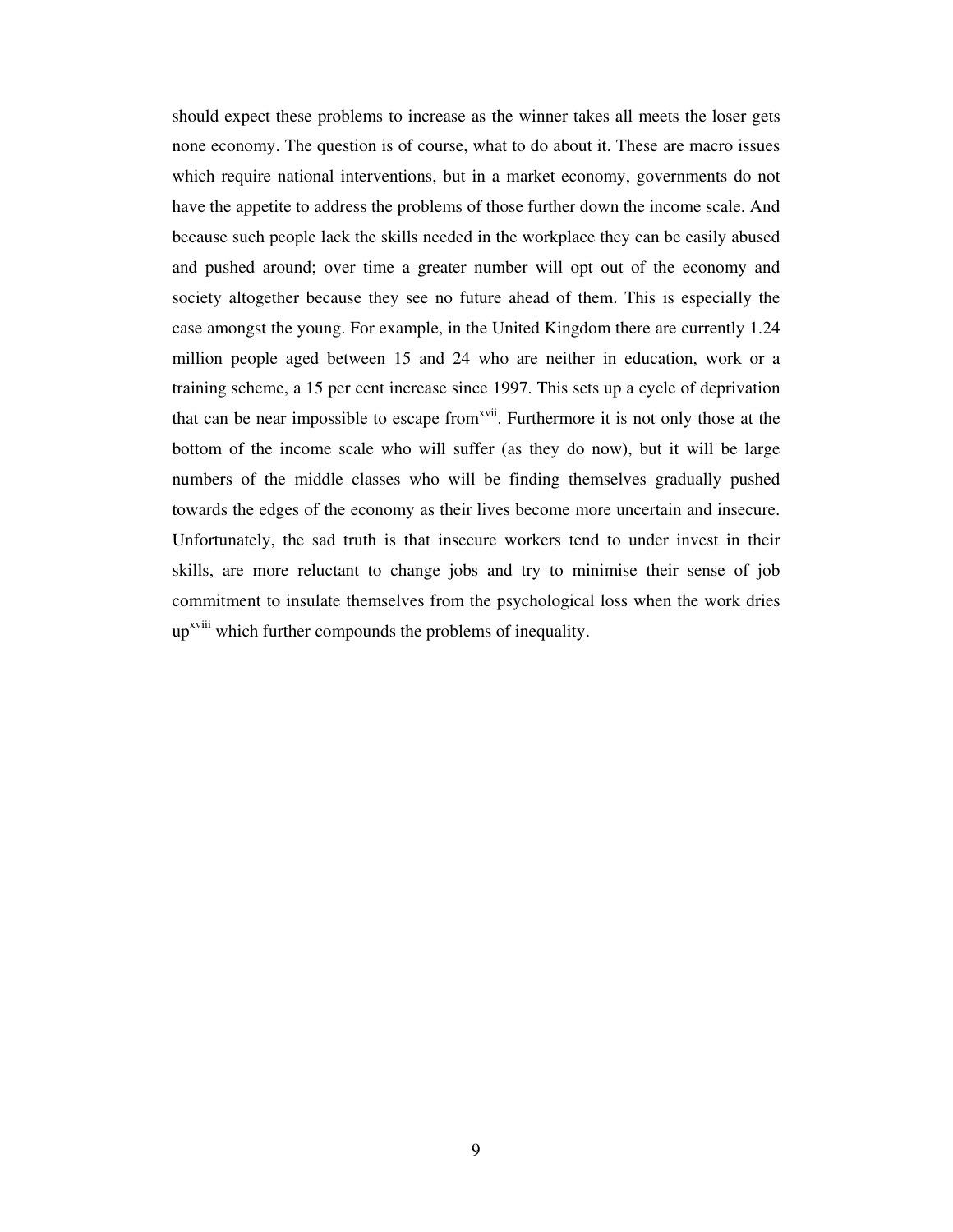#### **The emergence of the vicious cycle**

With the backdrop of widening income inequalities and an increasing number of previously well paid employees finding their income falling it is easy to see how commoditization can create a vicious cycle which may be difficult to break.



Figure 2 the vicious cycle

As we can see from Figure 2 which illustrates this vicious cycle as it affects goods, services and the pay and benefits of the workforce, companies which have to reduce their prices (in real terms) in order to attract new customers and retain their existing ones have to recoup their lost margins elsewhere. This is typically achieved in one of three ways: they can increase the productivity of their staff so that they produce more for the same cost, they can create internal efficiencies using a mix of process redesign, technology and restructuring, or they can use outsourcing and offshoring to lock in lower costs and in this way treat their staff as a commodity. Although the first two options are often pursued by most organizations, there is a tendency for the costs to creep back up again, especially if management lacks the cost focused disciplines of the low cost operators. This makes the third option more attractive and once this has been chosen it becomes much simpler to both move additional work overseas and shift where the work is executed as new opportunities to shave their costs and hence improve margins materialise.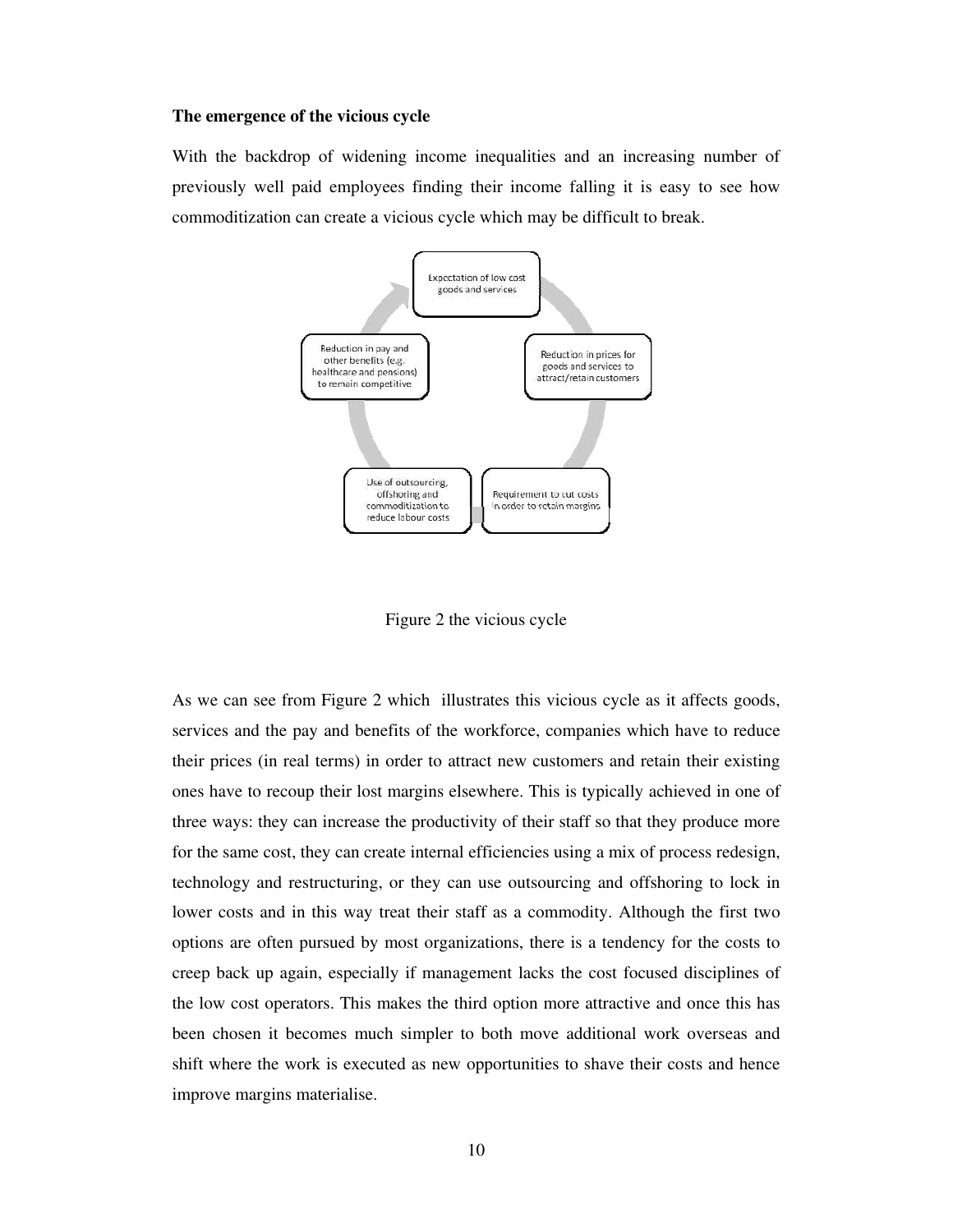Over time the number of organizations exploring and opting for this third option will increase with the continued advances of technology especially in terms of its ability to connect remote workers. This shift to the outsourced and offshored model generates a downward pressure on the pay and benefits of staff because the very threat is enough for people to hold back on their pay demands. There is mounting evidence to suggest that increased volatility in labour demand is leading to moderation in the bargaining power of workers<sup>xix</sup>. Many employers are using the threat of offshoring to gain agreement to such reductions which not only include limiting salary increases and reducing pay, but also targeted reductions in headcount and benefits such as pensions.

Left with limited choices, especially those who lack the transferable skills required to adapt to the changing workplace demands, most will cave in under the pressure; better to have a reduced income than no income at all. We can see this in action with Wal-Mart who drives their Chinese suppliers very hard to produce their products at the lowest possible price (see below). If a supplier is unable to meet the demands made by Wal-Mart, they will lose the business and in such a cut-throat environment, many have no choice but to cut workers' incomes, increase their hours and make them work in sweatshop conditions<sup>xx</sup>. With less disposable income employees will expect cheaper goods and services and in the main will have little choice but to seek them out. If retailers and service providers put their prices up, the consumer will hold out for price reductions or find someone else that matches their price expectations which these days will undoubtedly include the Internet. In fact as peoples' incomes go down the demand for cheaper goods and services goes up, which of course adds to the pressure to reduce costs. With the modern economy dependent on the service sector and consumers for its smooth running, it is easy to see how the vicious cycle of figure 2 is perpetuated. Once locked into the cycle it takes a brave company to buck the system and, there are limited options open to you when battling low cost competition. One thing seems to be clear, especially if you listen to commentators such as David Bosshart, author of *Cheap?xxi ,* and that is that the cycle is here to stay.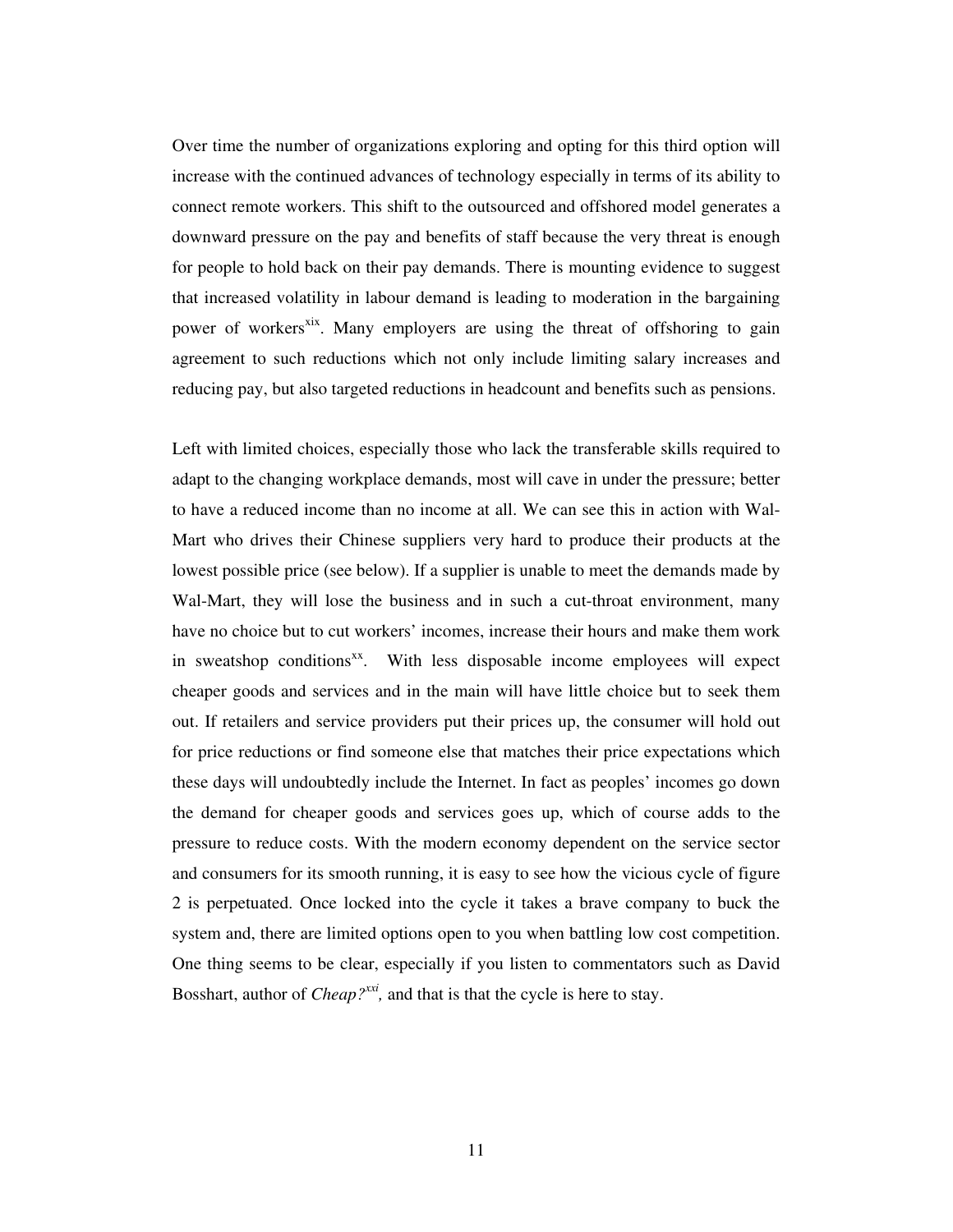A microcosm of what the future may hold is already playing out before our eyes in the shape of Wal-Mart. Although Wal-Mart can be held up as an excellent example of an organization that thrives within the commoditized zone, one of the biggest complaints laid at its door is its unwillingness to pay a living wage to its employees and provide suitable medical cover. For example the Wake up Wal-Mart campaign, funded by the United Food and Commercial Workers Union is aimed at mobilising protests against the retailer in order to force them to begin to pay staff a decent income $^{xxii}$ . In the late 1960s the biggest employer in the United States was General Motors and they paid their staff on average \$29,000 (in today's terms) together with generous pension contributions, healthcare and other benefits. Today Wal-Mart is the biggest employer and they pay their staff \$17,000 on average with few if any benefits. When employees are paid near or below the minimum wage, they can only afford to spend their hard earned cash at Wal-Mart or the other retailers who mimic them; they just can't afford to shop elsewhere. Other companies are increasingly finding that they have to follow Wal-Mart's lead in that the benchmark "China price" has to be beaten by those at home if they are to stand any chance of avoiding work going overseas. When you consider that this China price means producing something of between 30 and 50 per cent of what it normally costs, it is easy to see the pressures this creates. Wal-Mart and companies like it exert such extreme pricing pressures on their suppliers that the vicious cycle ends up spilling over into the wider economy as executives of the organizations affected face the stark choices of shrink, close, or move to China<sup>xxiii</sup>.

#### **The end game**

The combination of demographic change, immigration, technological advancements, the availability of an increasing number of graduate level workers and the resurgence of China and India are forcing companies to consider the impacts of commoditization on their operations and markets and respond accordingly. The choices are not necessarily straightforward, but there are choices all the same. Whether to pursue a path focused on innovation, or one which tackles the cost issues associated with commoditization head-on or a combination of both is a decision that needs to be made in the boards of every corporation. The pressure to simplify, standardize and ultimately eliminate unnecessary work out of the system will increase as those organizations who manage to address the challenges will add to the competitive forces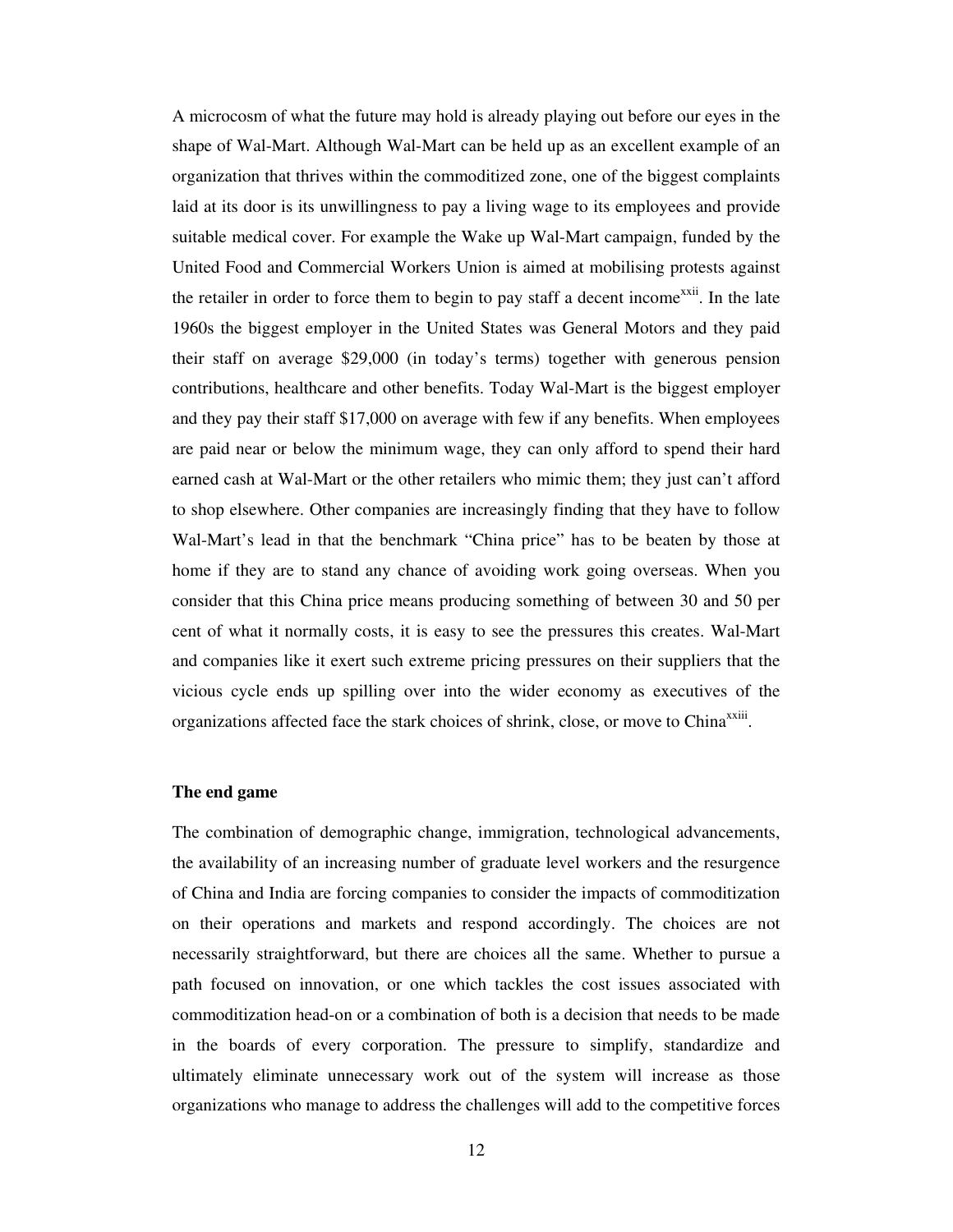and make those companies that fail to respond increasingly untenable. It is also clear that the process of commoditization will continue for some time to come and may well accelerate as the Boomer Generation finally leaves the workplace. What the end game will look like is a little more difficult to predict, but like so many changes that have affected the workplace and society in the past, there will be winners and losers, although on this occasion the losers may well outnumber the winners by a wide margin. Sitting on the sidelines and watching the commoditization juggernaut steam towards you may not be the best strategy, but many will have little choice but to watch and wait for the inevitable collision.